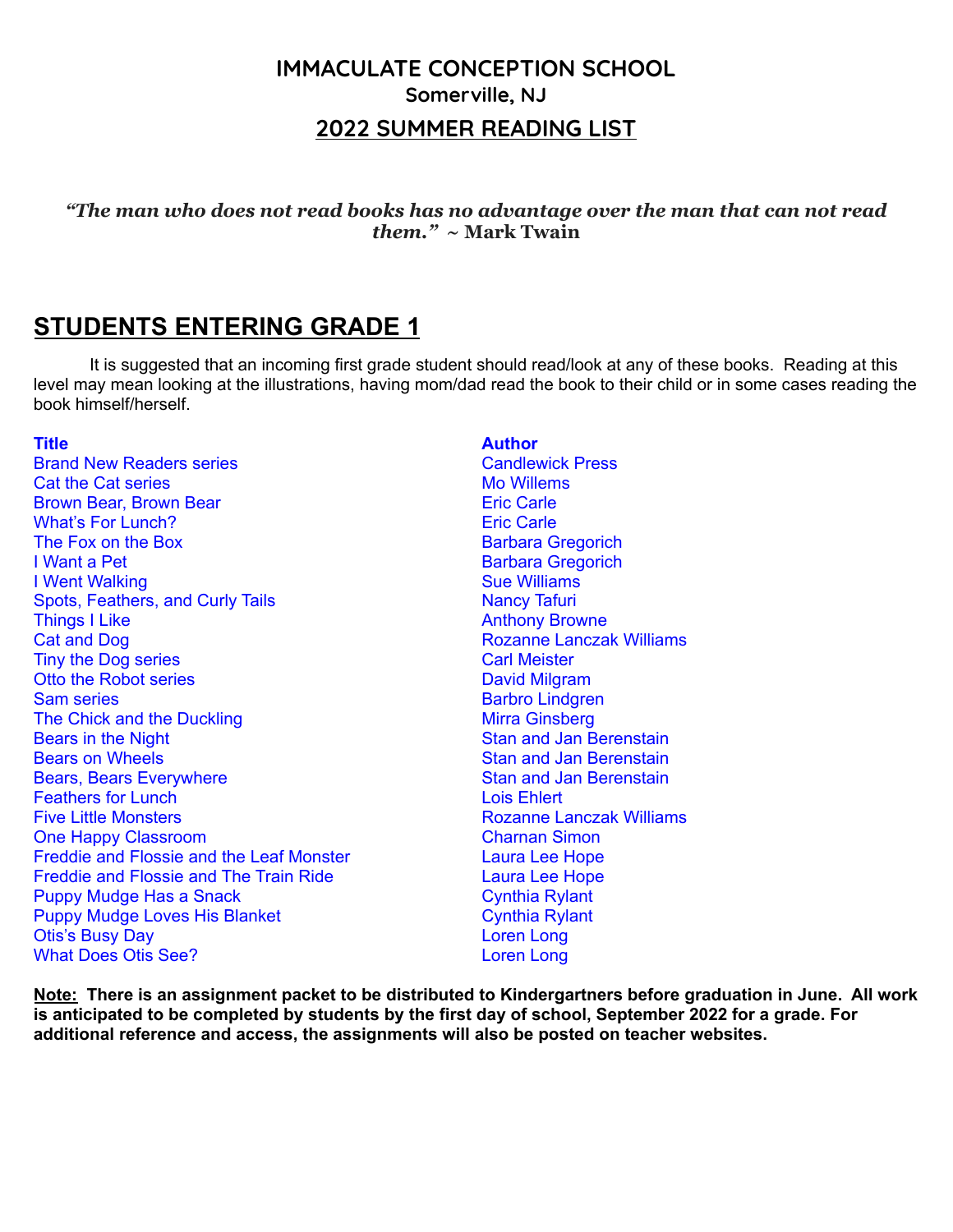# **Students Entering Grade 2:**

Please have your student read 2 or more of these books with a parent.

#### **Suggested titles:**

Brett, Jan *The Mitten* Brown, Marc *Arthur* series Cannon, Janell *Stellaluna* Cleary, Beverly *Ramona* series Rey, Hans Augusto *Curious George*

DePaola, Tomie *When Andy Met Sand* Garchinsky, Kate *The Secret Life of the Red Fox* Henkes, Kevin *Lilly's Purple Plastic Purse* Parish, Peggy *Amelia Bedelia* series Parks, Barbara *Junie B. Jones* series Roy, Ron *A to Z Mysteries* series Williams, Margery *The Velveteen Rabbit*

**Note: There is a mathematics assignment packet to be distributed to students before school ends in June.** All work (required reading and math) is anticipated to be completed by students by the first day of school, **September 2022.**

## **STUDENTS ENTERING GRADE 3**

Each student **must** read: **Cleary, Beverly** *Muggy Maggie* **MacLachlan, Patricia** *Sarah, Plain and Tall* **Roy, Ron** *The Yellow Yacht (A to Z Mysteries)* Suggested titles*:* Atwater, JF *Mr. Poppers Penguins* Cleary, Beverly *Ramona Quimby – Age 8* Miles, Ellen *The Puppy Palace – Goldie* White, EB *Trumpet of the Swan*

**Note: There is a mathematics assignment packet to be distributed to students before school ends in June.** All work (required reading and math) is anticipated to be completed by students by the first day of school, **September 2022. Reading assessments will be conducted when students return to school in September.**

#### **STUDENTS ENTERING GRADE 4\***

Each student **must** read:

**Naylor, Phyllis Reynolds** *Shiloh*

**Cleary, Beverly** *The Mouse and the Motorcycle* **Dahl, Roald** *James and the Giant Peach*

Suggested titles:

Spinelli, Jerry *Loser*

Blume, Judy *Tales of a Fourth Grade Nothing* King-Smith, Dick *The School Mouse* Montgomery, Sy *The Tarantula Scientist* Sachar, Louis *Sideways Stories from Wayside School*

**\*Note: There is an assignment packet to be completed by students associated with the novel, James and** the Giant Peach. A Math packet will also be provided as part of the summer assignment. All work is to be completed by the first day of school, September 2022. A hard copy of the assignment packets will be distributed to each student before school ends in June. For additional reference and access, they will also **be posted on teacher websites.**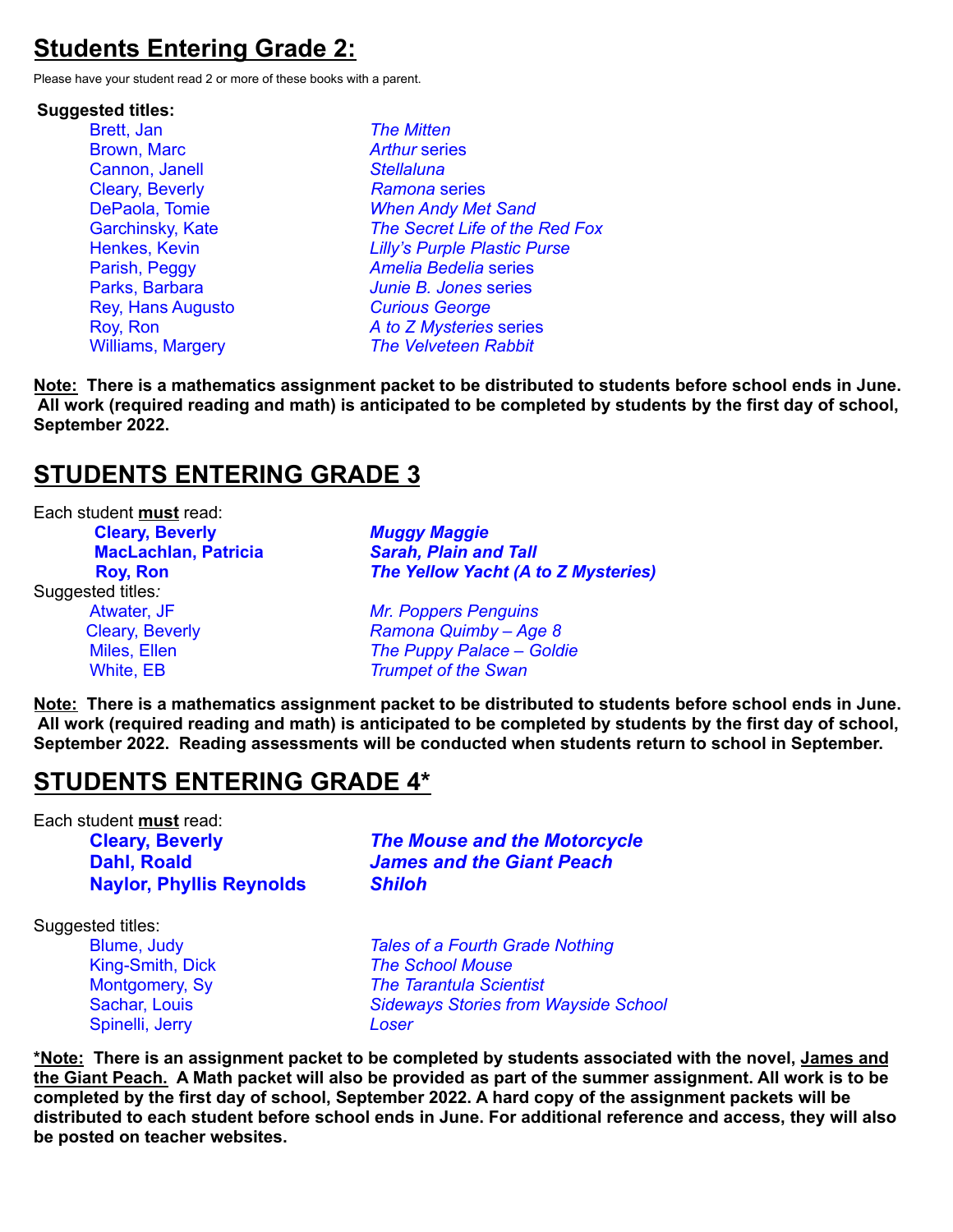## **STUDENTS ENTERING GRADE 5\***

Each student **must** read:

#### **Clements, Andrew** *The School Story*

*AND Student's Choice of Another Book from the Following Suggested Titles* Suggested titles:

| <b>Wonderstruck</b>                  |
|--------------------------------------|
| <b>Because of Mr Terupt</b>          |
| Home of the Brave                    |
| Save Me a Seat                       |
| A Snicker of Magic                   |
| Hilo The Boy Who Crashed to Earth    |
| <b>Esperanza Rising</b>              |
| The Lion, the Witch and the Wardrobe |
| <b>Tuck Everlasting</b>              |
| <b>Dear Mr. Henshaw</b>              |
| <b>Because of Winn Dixie</b>         |
| <b>Charlotte's Web</b>               |
|                                      |

**\*Note: There is an assignment packet to be completed by students associated with the novel, The School** Story. Students are requested to take notes on their choice of a second selection from the suggested titles **in preparation for completing a reading assignment in September. A Math packet will also be provided as part of the summer assignment. All work is anticipated to be completed by the first day of school, September 2022. Hard copies of the assignment packets will be distributed to each student before school ends in June. Additional packets will be available in the office for new students to ICS.**

## *STUDENTS ENTERING GRADE 6*

| Each student must read:         |                    |                                         |  |
|---------------------------------|--------------------|-----------------------------------------|--|
| <b>Paterson, Katherine</b>      |                    | <b>Bridge to Terabithia</b>             |  |
| <b>Snyder, Zilpha Keatley</b>   |                    | <b>The Egypt Game</b>                   |  |
| Suggested titles:               |                    |                                         |  |
| Holm, Jennifer                  |                    | <b>The Fourteenth Goldfish</b>          |  |
| Lloyd, Natalie                  |                    | A Snicker of Magic                      |  |
| O'Connor, Barbara.              | <b>Wish</b>        |                                         |  |
| Winick, Judd                    |                    | Hilo The Boy Who Crashed to Earth       |  |
| Avi                             |                    | The True Confessions of Charlotte Doyle |  |
| <b>Curtis, Christopher Paul</b> |                    | <b>Bud, Not Buddy</b>                   |  |
| Frank, Anne                     |                    | The Diary of a Young Girl               |  |
| <b>Juster, Norton</b>           |                    | <b>The Phantom Tollbooth</b>            |  |
| <b>Rylant, Cynthia</b>          | <b>Missing May</b> |                                         |  |
| Tolkien, J.R.R.                 | <b>The Hobbit</b>  |                                         |  |

\*Note: There is a summer reading packet for The Egypt Game. Students should take notes on Bridge to **Terabithia and be ready for an in class assignment in September. There is a mathematics assignment packet** to be distributed to students before school ends in June. All work (required reading and math) is anticipated **to be completed by students by the first day of school, September 2022. Reading assessments will be conducted when students return to school in September.**